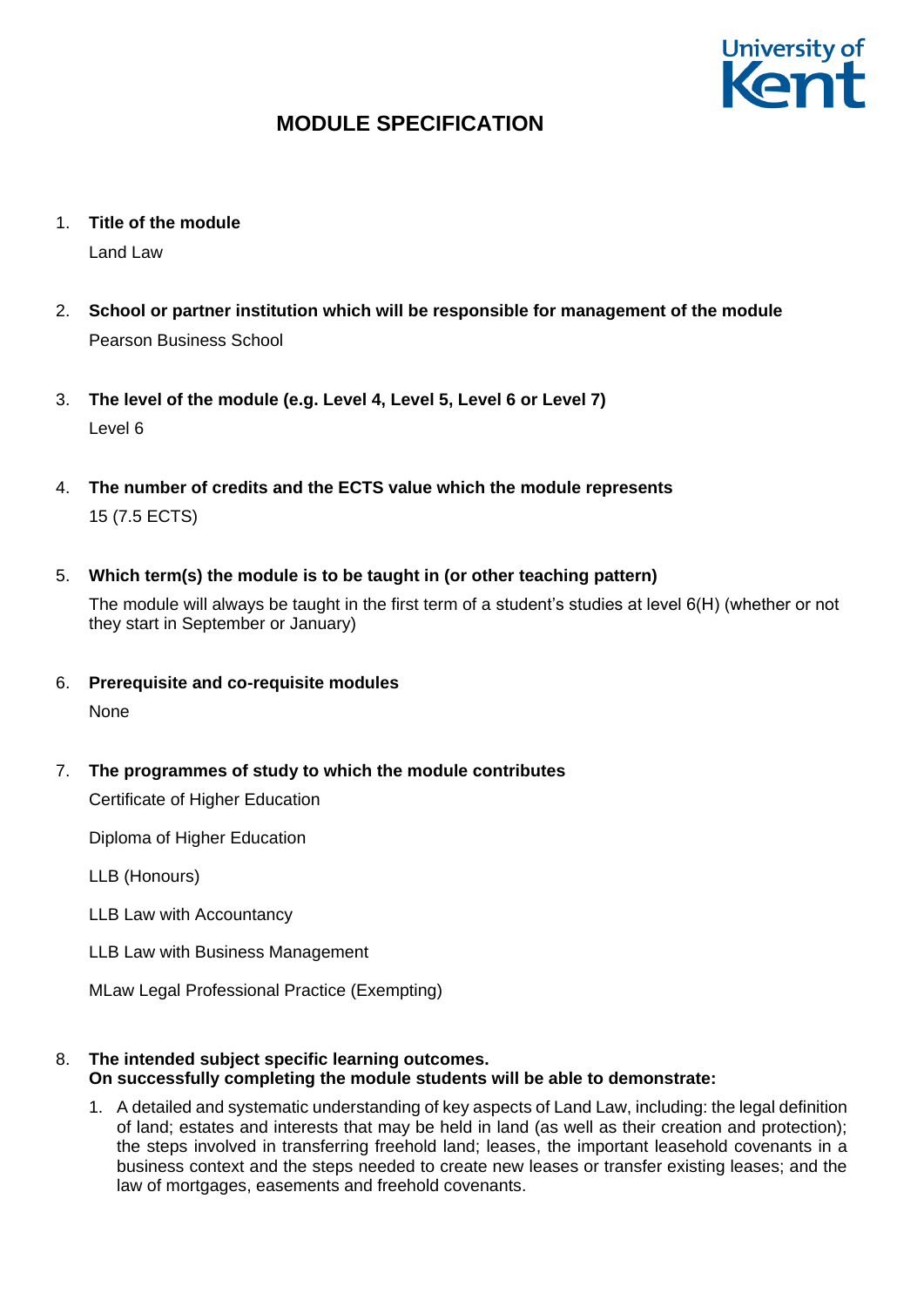

- 2. An ability to apply the methods and techniques that they have learned in Land Law with a degree of originality, to review, consolidate, extend and apply their knowledge and understanding of this area to complex practical legal problems; and to recognise and devise potential alternative outcomes and solutions to them in the context of reasoned analysis.
- 3. An ability to devise and sustain arguments based on critical evaluation of data, assumptions and reasoning, utilising ideas and techniques, some of which are at the forefront of Land Law.
- 4. An ability to use complex legal terminology in this area correctly and utilise accepted methods of referencing and citation.

### **9. The intended generic learning outcomes**

- 1. An ability to use the English language accurately and reliably.
- 2. An ability to communicate the results of their study/work accurately effectively, with structured and coherent arguments, to specialist and non-specialist audiences.

### 10. **A synopsis of the curriculum**

The aim of this module is to give students a practical introduction to land law. It introduces the key concepts of land law, the different estates and interests which may be acquired in land and the key considerations involved when purchasing or leasing land in a commercial context. By the end of the module, learners should have a solid grounding in the essential principles of land law and a clear and detailed appreciation of how to apply these to complex practical business situations.

In the course of studying this module, students will cover the following key areas:

#### **Outline Syllabus**

- 1. The legal definition of land understanding the nature of 'proprietary' rights in land what is meant by ownership of land and what is included within the term 'land' – together with a brief contextualisation within the English court system and the preliminary practicalities of litigation.
- 2. Freehold and leasehold land examining the basic steps of transferring freehold land in practice and creating different types of leases.
- 3. Interests in land an overview of the principal interests in land (such as mortgages, easements, freehold covenants and options) and how to create them in practice.
- 4. Registered and unregistered land looking at how the ownership of land is transferred under both the old and new systems.
- 5. Leases I looking in detail at the essential elements needed for a valid lease and examining the most important leasehold covenants in a business context.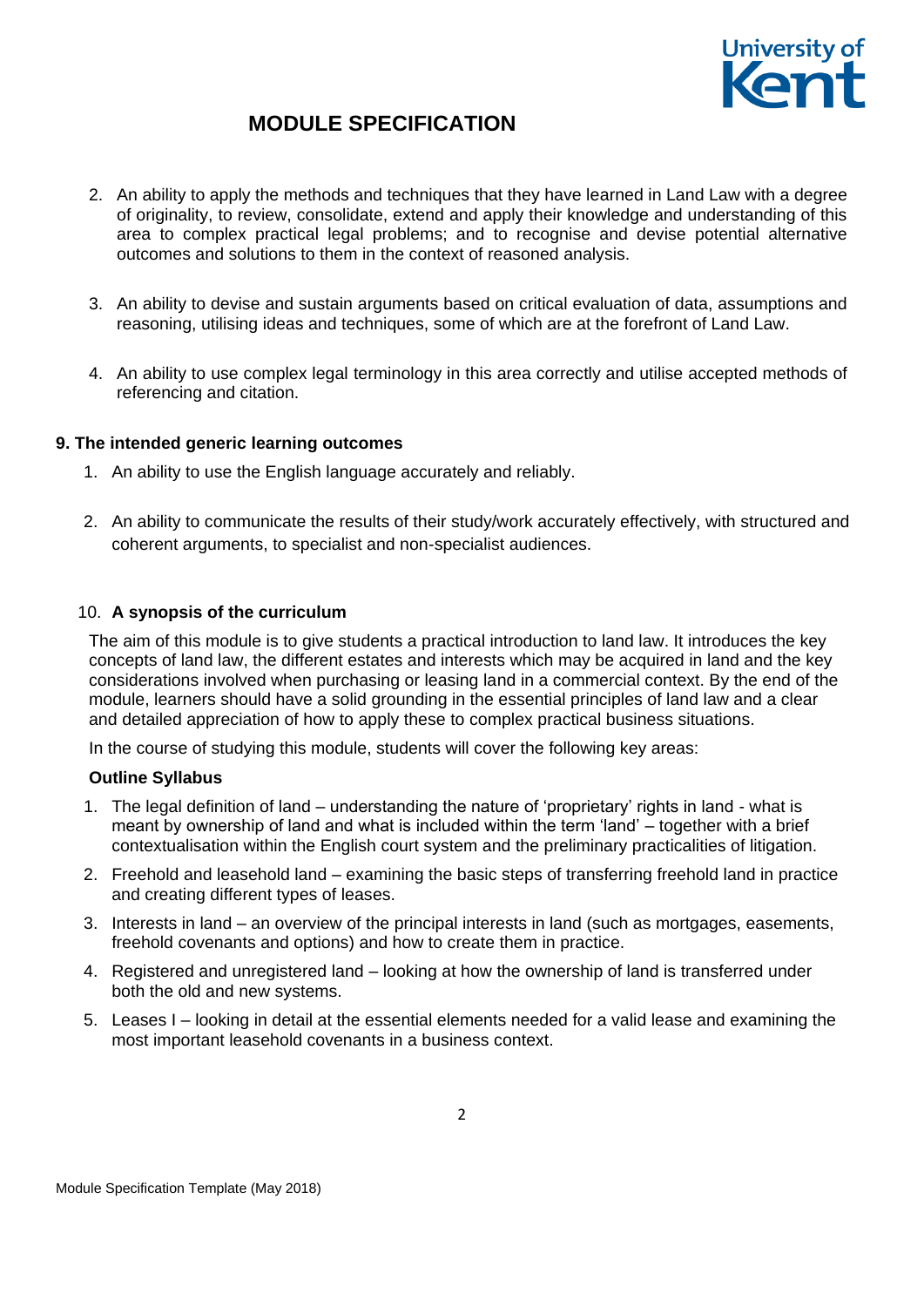

- 6. Leases II looking at how to purchase a lease from, or transfer a lease to, another organisation, a review of the statutory protections offered to business tenants, and how to bring a lease to an end in practice.
- 7. Mortgages how mortgages are created and understanding the roles of the borrower and the lender.
- 8. Easements looking at the nature of easements, how to acquire them and how to enforce them against the land – all in a practical business context.
- 9. Freehold covenants examining the covenants to which freehold land may be subject and whether they remain binding and enforceable when land is transferred.

## 11. **Reading List (Indicative list, current at time of publication. Reading lists will be published annually)**

All textbooks and practitioner materials will be updated annually. Textbooks will be held in the latest edition and older editions will be withdrawn.

|                               | Title, author, publisher<br>$\bullet$                                                                    |  |
|-------------------------------|----------------------------------------------------------------------------------------------------------|--|
| <b>Core Text</b>              | Textbook on Land Law, Mackenzie, Judith-Anne & Phillips, M, OUP<br>$\bullet$                             |  |
| <b>Essential Reading</b>      | Maudsley & Burns Land Law Cases and Materials, Burn, E, &<br>Cartwright, J, OUP                          |  |
| <b>Recommended</b><br>Reading | Land law, Pearce, R & Stevens, J, Sweet & Maxwell<br>Beginning land law, King, S, Routledge<br>$\bullet$ |  |

#### *12.* **Learning and Teaching methods**

This module *will be taught by means of a 1 hour lecture and 2 hour seminar for ten weeks*.

**The lecture** is designed to: provide an overall context and explanation of the particular topic within contract law, drawing out links to past and future areas of study and explaining how the law developed and evolved to its present state.

Lectures may be viewed live or online. Students may ask questions, in real time if attending live or via electronic means if listening and watching online. It is envisaged that students will have completed introductory reading prior to experiencing the lecture.

**The seminar** is the forum in which students will typically contextualise their independent reading and study, alongside their learning from the lecture, in the context of realistic problem scenarios requiring the application of relevant law to factual disputes. Tutors will use a variety of techniques and pedagogic approaches in seminar delivery, including: tutor led discussion; group / team work; targeted and open questions; moots; debates; presentations (individual and group).

| Activity | Notional Hours of Study     |
|----------|-----------------------------|
| Lectures | 12 (10+2 revision lectures) |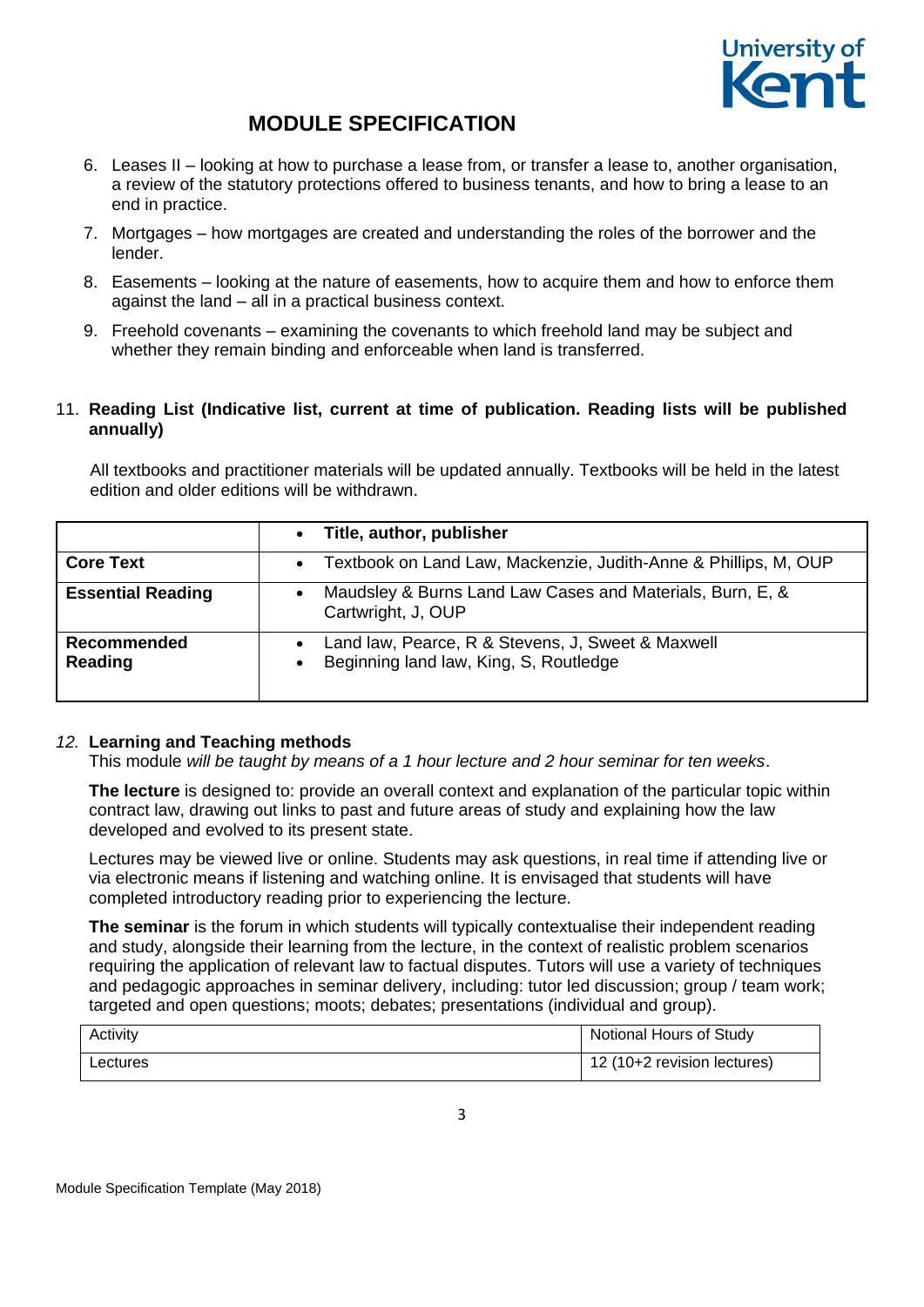

| Independent lecture preparation                              | 20                       |
|--------------------------------------------------------------|--------------------------|
| Seminars                                                     | 20                       |
| Independent seminar preparation                              | 50                       |
| Group preparation (including use of online discussion forum) | 10                       |
| Assessment preparation and completion                        | 38 (35 + 3 CBT and exam) |
| Total                                                        | 150                      |

#### *13.* **Assessment methods.**

### **13.1 Main assessment methods**

This module will be assessed in two parts comprising:

Part A - objective testing of 1.5 hour's duration (30%);

Part B - coursework (5000 words) (70%).

Since the learning outcomes tested by each part overlap (see further detail below) an overall pass of 40% will be sufficient to pass the assessment.

### **Rationale**

This methodology reflects two key objectives: firstly, and most importantly, to assess that the learning outcomes set out above have been achieved by the students. Secondly, to align our assessment regime with that proposed by the Solicitors Regulation Authority for the new Solicitors Qualifying Exam.

According to the SRA's recent consultation paper, this assessment will use "Objective testing" to assess "Functioning legal knowledge", with the former defined as requiring "… a candidate to choose or provide a response to questions whose correct answer is predetermined. This might include multiple choice questions, matching questions, assertion/ reason questions or single best answer." They further state that "All assessments will be computer-based and will take place in timed conditions at secure assessment centres."<sup>1</sup>

It is clear that the SRA does not intend objective testing to be a matter of mere recall, noting that the aim is to assess "candidates' ability to draw on sufficient knowledge to practise effectively" and "the application of knowledge and legal processes…Questions will require candidates to identify relevant legal principles and apply them to factual issues to produce a solution which addresses a client's needs."<sup>2</sup>

The proposed assessment methodology combining objective testing with coursework, we feel will combine an assessment of the outcomes of the SQE test with the broader skills outcomes for the module.

13.2 Reassessment methods

**.** 

<sup>&</sup>lt;sup>1</sup> Consultation, Training for Tomorrow: assessing competence 7 December 2015 at page 58, available at: http://www.sra.org.uk/sra/consultations/t4t-assessing-competence.page#download 2 Ibid.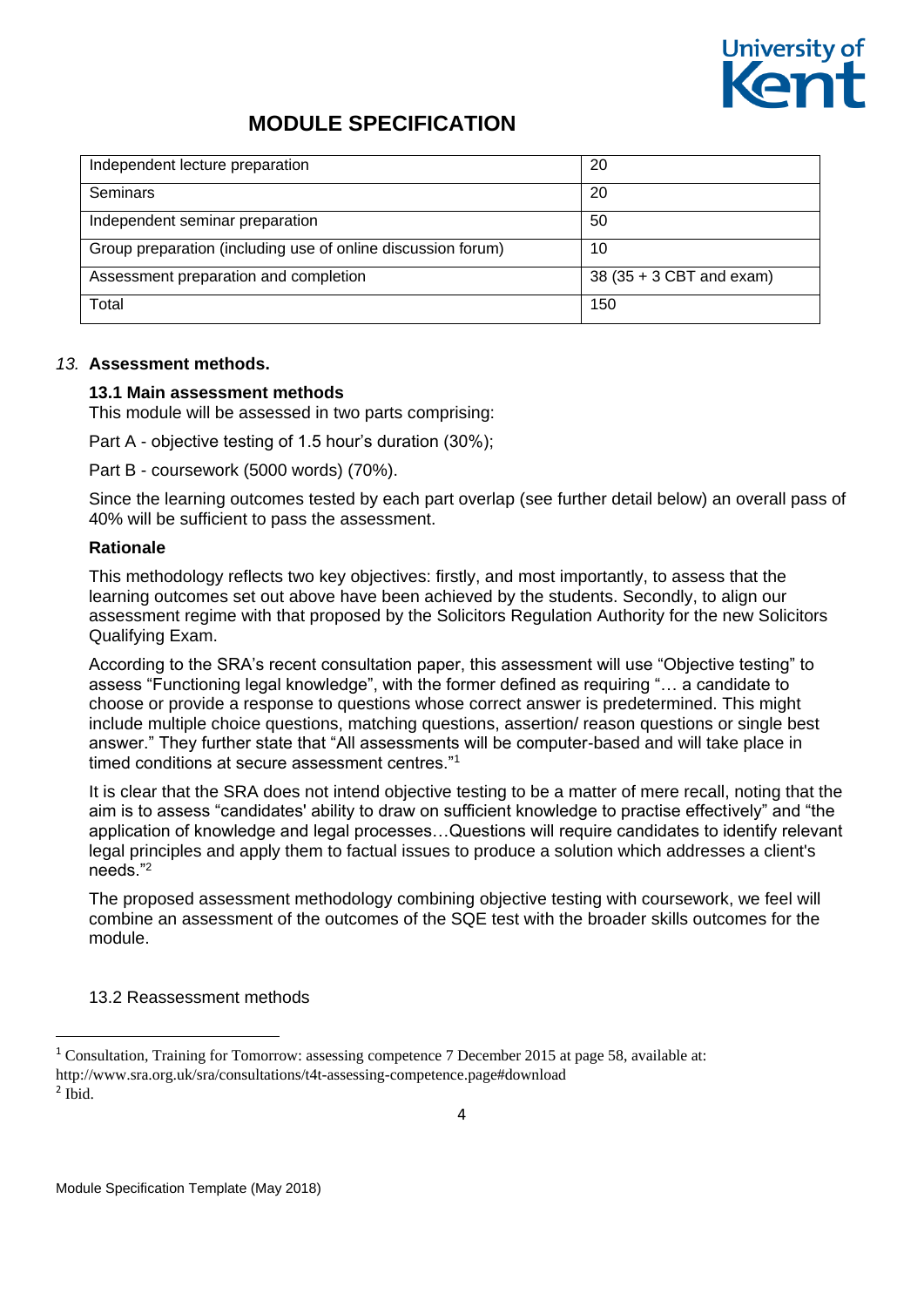

*14. Map of Module Learning Outcomes to Learning and Teaching Methods and methods of Assessment* 

| <b>Module</b><br>learning<br>outcome |                           | SS1 | SS <sub>2</sub> | SS <sub>3</sub> | SS4 | GTS1    | GTS2 |
|--------------------------------------|---------------------------|-----|-----------------|-----------------|-----|---------|------|
| Learning/<br>teaching<br>method      | <b>Hours</b><br>allocated |     | S               | S.              |     |         |      |
| <b>Private Study</b>                 | 108                       | X   |                 |                 | X   |         | X    |
| <b>Group Study</b>                   | 10                        |     |                 |                 | X   |         |      |
| Lecture                              | 12                        | X   |                 |                 |     |         |      |
| <b>Seminar</b>                       | 20                        | X   | X               | $\sf X$         | X   | $\sf X$ | X    |
|                                      |                           |     |                 |                 |     |         |      |
| <b>Assessment</b><br>method          |                           |     |                 |                 |     |         |      |
| Objective<br>testing                 |                           | X   | X               |                 | X   |         |      |
| Coursework                           |                           | X   | X               | X               | X   | X       | X    |

#### 15. **Inclusive module design**

The Collaborative Partner recognises and has embedded the expectations of current disability equality legislation, and supports students with a declared disability or special educational need in its teaching. Within this module we will make reasonable adjustments wherever necessary, including additional or substitute materials, teaching modes or assessment methods for students who have declared and discussed their learning support needs. Arrangements for students with declared disabilities will be made on an individual basis, in consultation with the Collaborative Partner's disability/dyslexia student support service, and specialist support will be provided where needed.

#### 16. **Centre where module will be delivered:**

Pearson College London

## 17. **Internationalisation**